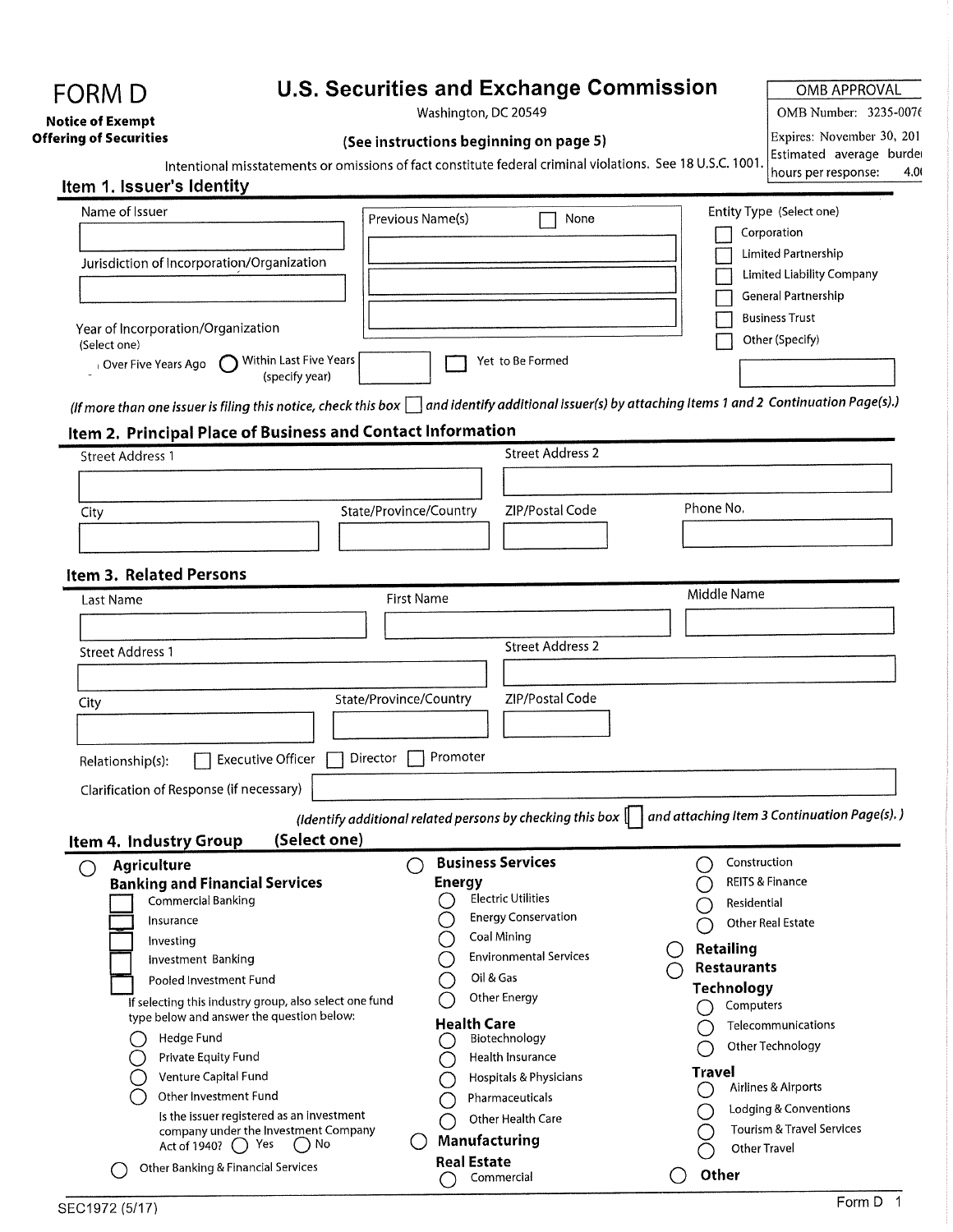Washington, DC 20549

# **Item 5. Issuer Size (Select one)**

| Revenue Range (for issuer not specifying "hedge"<br>or "other investment" fund in Item 4 above)<br>No Revenues<br>O<br>$$1 - $1,000,000$<br>O<br>\$1,000,001 - \$5,000,000<br>O<br>\$5,000,001 - \$25,000,000<br>( )<br>\$25,000,001 - \$100,000,000<br>O<br>Over \$100,000,000<br>Ő<br>Decline to Disclose<br>( )<br>Not Applicable<br>O<br>Item 6. Federal Exemptions and Exclusions Claimed | <b>Aggregate Net Asset Value Range (for issuer</b><br>specifying "hedge" or "other investment" fund in<br>Item 4 above)<br><b>OR</b><br>No Aggregate Net Asset Value<br>O<br>$$1 - $5,000,000$<br>( )<br>\$5,000,001 - \$25,000,000<br>O<br>\$25,000,001 - \$50,000,000<br>O<br>\$50,000,001 - \$100,000,000<br>O<br>Over \$100,000,000<br>( )<br>Decline to Disclose<br>O<br>Not Applicable<br>O<br>(Select all that apply) |  |  |  |
|------------------------------------------------------------------------------------------------------------------------------------------------------------------------------------------------------------------------------------------------------------------------------------------------------------------------------------------------------------------------------------------------|------------------------------------------------------------------------------------------------------------------------------------------------------------------------------------------------------------------------------------------------------------------------------------------------------------------------------------------------------------------------------------------------------------------------------|--|--|--|
| Rule 504(b)(1) (not (i), (ii) or (iii))<br>Rule 504(b)(1)(i)<br>Rule 504(b)(1)(ii)<br>Rule 504(b)(1)(iii)<br>Rule 506(b)<br>Rule 506(c)<br>Securities Act Section 4(a)(5)<br>Item 7. Type of Filing                                                                                                                                                                                            | Investment Company Act Section 3(c)<br>Section 3(c)(9)<br>Section $3(c)(1)$<br>Section 3(c)(10)<br>Section $3(c)(2)$<br>Section $3(c)(11)$<br>Section $3(c)(3)$<br>Section $3(c)(12)$<br>Section $3(c)(4)$<br>Section 3(c)(13)<br>Section $3(c)(5)$<br>Section 3(c)(14)<br>Section $3(c)(6)$<br>Section $3(c)(7)$                                                                                                            |  |  |  |
| O Amendment<br><b>OR</b><br><b>New Notice</b><br>O<br>Date of First Sale in this Offering:<br>Item 8. Duration of Offering                                                                                                                                                                                                                                                                     | First Sale Yet to Occur<br><b>OR</b>                                                                                                                                                                                                                                                                                                                                                                                         |  |  |  |
| No<br>Yes<br>Does the issuer intend this offering to last more than one year?<br>(Select all that apply)<br>Item 9. Type(s) of Securities Offered                                                                                                                                                                                                                                              |                                                                                                                                                                                                                                                                                                                                                                                                                              |  |  |  |
| Equity<br>Debt<br>Option, Warrant or Other Right to Acquire<br><b>Another Security</b><br>Security to be Acquired Upon Exercise of Option,<br>Warrant or Other Right to Acquire Security<br>Item 10. Business Combination Transaction                                                                                                                                                          | Pooled Investment Fund Interests<br>Tenant-in-Common Securities<br><b>Mineral Property Securities</b><br>Other (describe)                                                                                                                                                                                                                                                                                                    |  |  |  |
| Is this offering being made in connection with a business combination<br>transaction, such as a merger, acquisition or exchange offer?<br>Clarification of Response (if necessary)                                                                                                                                                                                                             | No<br>Yes                                                                                                                                                                                                                                                                                                                                                                                                                    |  |  |  |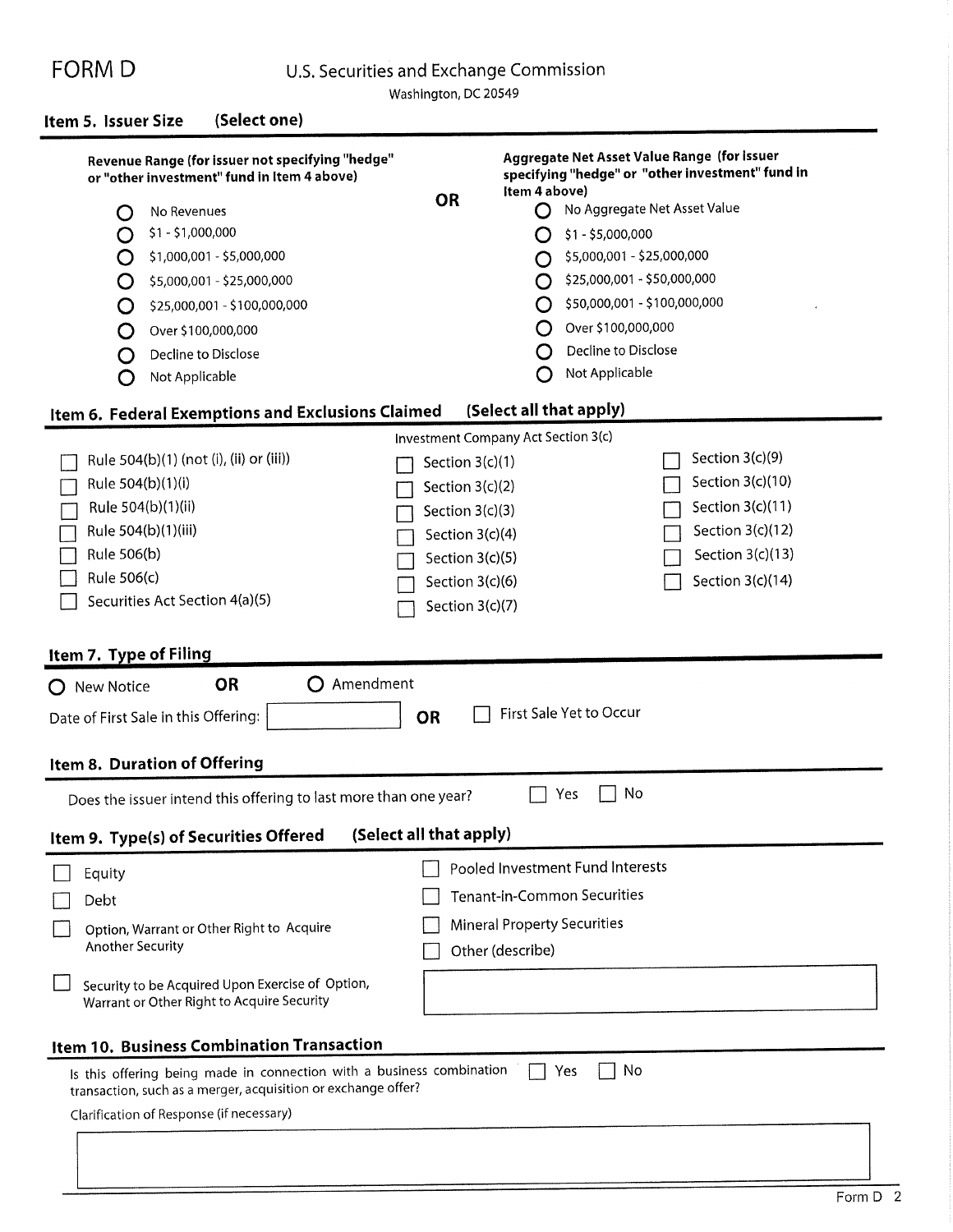Washington, DC 20549

| Item 11. Minimum Investment                                                                                                                                                                                                                                                                                                 |                                                                                                                                                                                                                                                                                                                                                         |
|-----------------------------------------------------------------------------------------------------------------------------------------------------------------------------------------------------------------------------------------------------------------------------------------------------------------------------|---------------------------------------------------------------------------------------------------------------------------------------------------------------------------------------------------------------------------------------------------------------------------------------------------------------------------------------------------------|
| Minimum investment accepted from any outside investor                                                                                                                                                                                                                                                                       | \$                                                                                                                                                                                                                                                                                                                                                      |
| Item 12. Sales Compensation                                                                                                                                                                                                                                                                                                 |                                                                                                                                                                                                                                                                                                                                                         |
| Recipient                                                                                                                                                                                                                                                                                                                   | <b>Recipient CRD Number</b>                                                                                                                                                                                                                                                                                                                             |
|                                                                                                                                                                                                                                                                                                                             | No CRD Number                                                                                                                                                                                                                                                                                                                                           |
| None<br>(Associated) Broker or Dealer                                                                                                                                                                                                                                                                                       | (Associated) Broker or Dealer CRD Number                                                                                                                                                                                                                                                                                                                |
|                                                                                                                                                                                                                                                                                                                             | No CRD Number                                                                                                                                                                                                                                                                                                                                           |
| <b>Street Address 1</b>                                                                                                                                                                                                                                                                                                     | <b>Street Address 2</b>                                                                                                                                                                                                                                                                                                                                 |
|                                                                                                                                                                                                                                                                                                                             |                                                                                                                                                                                                                                                                                                                                                         |
| State/Province/Country<br>City                                                                                                                                                                                                                                                                                              | ZIP/Postal Code                                                                                                                                                                                                                                                                                                                                         |
|                                                                                                                                                                                                                                                                                                                             |                                                                                                                                                                                                                                                                                                                                                         |
| Foreign/Non-US<br><b>All States</b><br><b>States of Solicitation</b><br>CO<br><b>AR</b><br>CA<br>∏AZ<br><b>JAK</b><br>AL<br>LA<br>KS<br>ΚY<br>IA<br>IN<br><b>NM</b><br><b>NJ</b><br><b>NH</b><br><b>NV</b><br><b>NE</b><br>MT<br>TX<br>UT<br><b>TN</b><br>SD<br>SC<br>R <sub>1</sub><br>Item 13. Offering and Sales Amounts | ID<br>H <sub>l</sub><br>GA<br>FL<br>DC<br>DE<br>СT<br><b>MS</b><br>MО<br>MN<br>M<br>MA<br><b>MD</b><br>ME<br>PA<br>OR<br>OK<br><b>ND</b><br>OH<br><b>NC</b><br>NY<br><b>WY</b><br>PR<br>WI<br>WV<br><b>WA</b><br>VA<br>VТ<br>(Identify additional person(s) being paid compensation by checking this box   and attaching Item 12 Continuation Page(s).) |
|                                                                                                                                                                                                                                                                                                                             |                                                                                                                                                                                                                                                                                                                                                         |
| \$<br>(a) Total Offering Amount                                                                                                                                                                                                                                                                                             | <b>OR</b><br>Indefinite                                                                                                                                                                                                                                                                                                                                 |
| \$<br>(b) Total Amount Sold                                                                                                                                                                                                                                                                                                 |                                                                                                                                                                                                                                                                                                                                                         |
| (c) Total Remaining to be Sold<br>\$<br>(Subtract (a) from (b))<br>Clarification of Response (if necessary)                                                                                                                                                                                                                 | <b>OR</b><br>Indefinite                                                                                                                                                                                                                                                                                                                                 |
|                                                                                                                                                                                                                                                                                                                             |                                                                                                                                                                                                                                                                                                                                                         |
| Item 14. Investors                                                                                                                                                                                                                                                                                                          |                                                                                                                                                                                                                                                                                                                                                         |
| such non-accredited investors who already have invested in the offering:                                                                                                                                                                                                                                                    | Select if securities in the offering have been or may be sold to persons who do not qualify as accredited investors, and enter the number of                                                                                                                                                                                                            |
| total number of investors who already have invested in the offering:                                                                                                                                                                                                                                                        | Regardless of whether securities in the offering have been or may be sold to persons who do not qualify as accredited investors, enter the                                                                                                                                                                                                              |
| Item 15. Sales Commissions and Finders' Fees Expenses                                                                                                                                                                                                                                                                       |                                                                                                                                                                                                                                                                                                                                                         |
| provide an estimate and check the box next to the amount.                                                                                                                                                                                                                                                                   | Provide separately the amounts of sales commissions and finders' fees expenses, if any. If the amount of an expenditure is not known,                                                                                                                                                                                                                   |
|                                                                                                                                                                                                                                                                                                                             | Sales Commissions \$<br>Estimate                                                                                                                                                                                                                                                                                                                        |
| Clarification of Response (if necessary)                                                                                                                                                                                                                                                                                    | Estimate<br>Finders' Fees \$                                                                                                                                                                                                                                                                                                                            |
|                                                                                                                                                                                                                                                                                                                             |                                                                                                                                                                                                                                                                                                                                                         |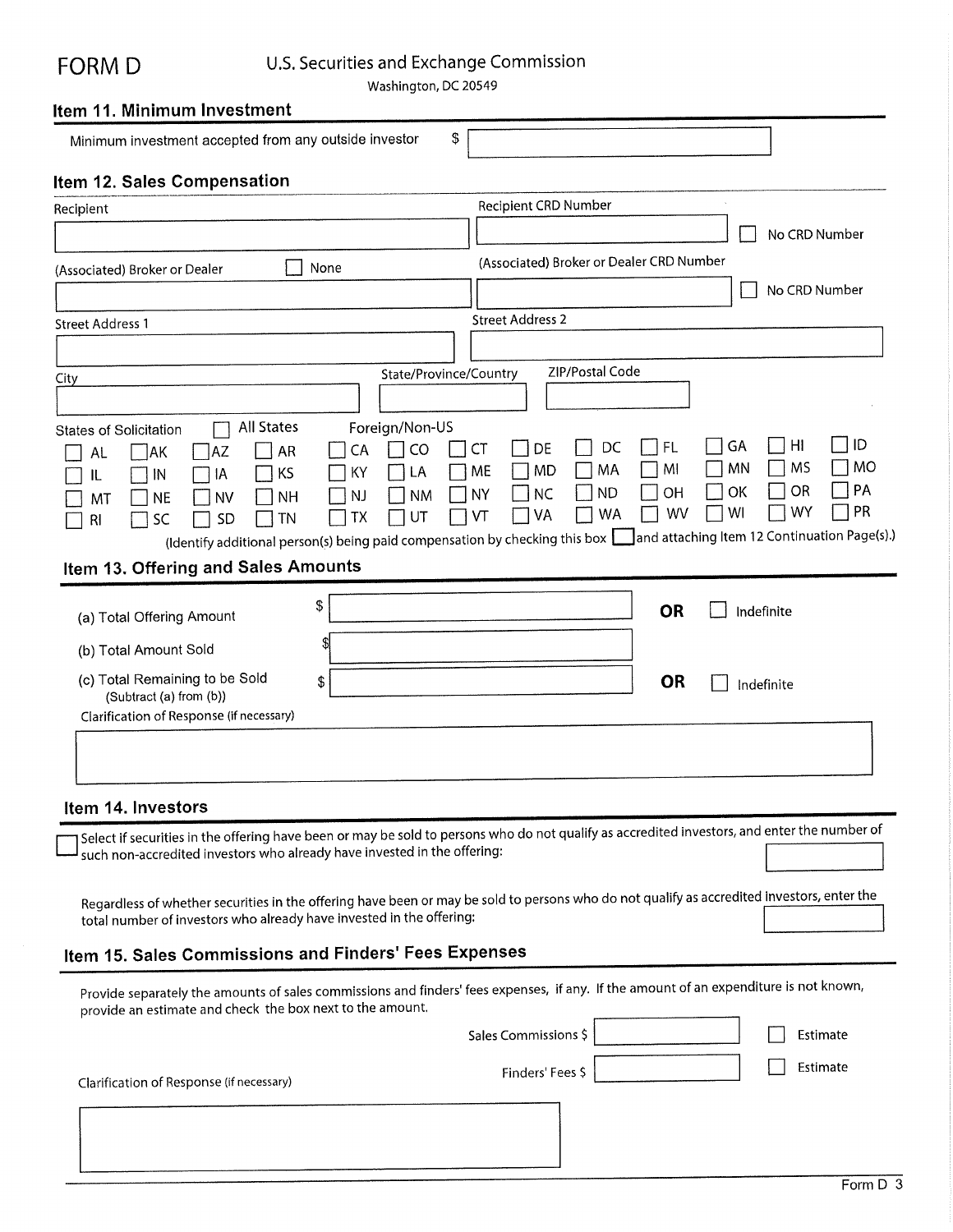Washington, DC 20549

#### Item 16. Use of Proceeds

Provide the amount of the gross proceeds of the offering that has been or is proposed to be used for payments to any of the persons required to be named as executive officers, directors or promoters in response to Item 3 above. If the amount is unknown, provide an estimate and check the box next to the amount.

Clarification of Response (if necessary)

#### Signature and Submission

Please verify the information you have entered and review the Terms of Submission below before signing and submitting this notice.

\$

Terms of Submission. In Submitting this notice, each issuer named above is:

Notifying the SEC and/or each State in which this notice is filed of the offering of securities described and undertaking to furnish them, upon written request, in accordance with applicable law, the information furnished to offerees.<sup>\*</sup>

Irrevocably appointing each of the Secretary of the SEC and the Securities Administrator or other legally designated officer of the State in which the issuer maintains its principal place of business and any State in which this notice is filed, as its agents for service of process, and agreeing that these persons may accept service on its behalf, of any notice, process or pleading, and further agreeing that such service may be made by registered or certified mail, in any Federal or state action, administrative proceeding, or arbitration brought against the issuer in any place subject to the jurisdiction of the United States, if the action, proceeding or arbitration (a) arises out of any activity in connection with the offering of securities that is the subject of this notice, and (b) is founded, directly or indirectly, upon the provisions of: (i) the Securities Act of 1933, the Securities Exchange Act of 1934, the Trust Indenture Act of 1939, the Investment Company Act of 1940, or the Investment Advisers Act of 1940, or any rule or regulation under any of these statutes; or (ii) the laws of the State in which the issuer maintains its principal place of business or any State in which this notice is filed.

Certifying that, if the issuer is claiming a Regulation D exemption for the offering, the issuer is not disqualified from relying on Rule 504 or Rule 506 for one of the reasons stated in Rule 504(b)(3) or Rule 506(d).

\*This undertaking does not affect any limits Section 102(a) of the National Securities Markets Improvement Act of 1996 ("NSMIA") [Pub. L. No. 104-290,110 Stat. 3416 (Oct. 11, 1996)] imposes on the ability of States to require information. As a result, if the securities that are the subject of this Form D are"covered securities" for purposes of NSMIA, whether in all instances or due to the nature of the offering that is the subject of this Form D, States cannot routinely require offering materials under this undertaking or otherwise and can require offering materials only to the extent NSMIA permits them to doso under NSMIA's preservation of their anti-fraud authority.

Each issuer identified above has read this notice, knows the contents to be true, and has duly caused this notice to be signed on its behalf by the undersigned duly authorized person. (Check this box and attach Signature Continuation Pages for signatures of issuers identified in Item 1 above but not represented by signer below.)

| Issuer(s)                              | Name of Signer                                                                                                  |      |  |
|----------------------------------------|-----------------------------------------------------------------------------------------------------------------|------|--|
|                                        |                                                                                                                 |      |  |
| Signature                              | Title                                                                                                           |      |  |
|                                        |                                                                                                                 |      |  |
|                                        |                                                                                                                 | Date |  |
| Number of continuation pages attached: |                                                                                                                 |      |  |
|                                        | in the second contract of the second contract of the second in the form displays a currently valid Oil to the s |      |  |

*Persons who respond to the collection of information contained in this form are not required to respond unless the form displays a currently valid OMB number.* 

Estimate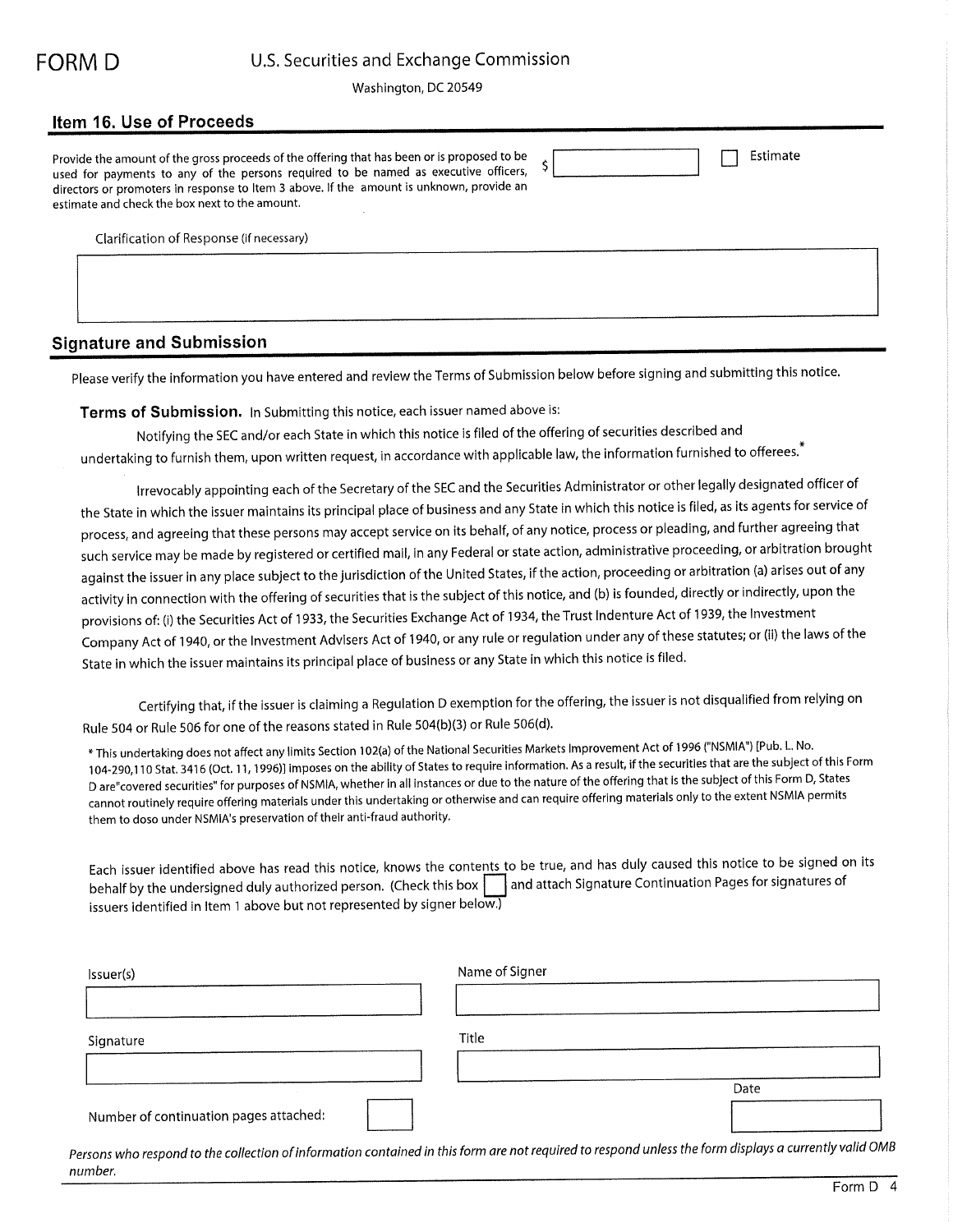## **Instructions for Submitting a Form D Notice**

#### **General Instructions**

**Who must file:** Each issuer of securities that sells its securities in reliance on an exemption provided in Regulation D or Section 4(a)(5) of the Securities Act of 1933 must file this notice containing the information requested with the U.S. Securities and Exchange Commission (SEC) and with the state(s) requiring it. If more than one issuer has sold its securities in the same transaction, all issuers should be identified in one filing with the SEC, but some states may require a separate filing for each issuer or security sold.

#### **When to file:**

o An issuer must file a new notice with the SEC for each new offering of securities no later than 15 calendar days after the "date of first sale" of securities in the offering as explained in the Instruction to Item 7. For this purpose, the date of first sale is the date on which the first investor is irrevocably contractually committed to invest, which, depending on the terms and conditions of the contract, could be the date on which the issuer receives the investor's subscription agreement or check. An issuer may file the notice at any time before that if it has determined to make the offering. An issuer must file a new notice with each state that requires it at the time set by the state. For state filing information, go to www.NASAA.org. A mandatory capital commitment call does not constitute a new offering, but is made under the original offering, so no new Form D filing is required.

o An issuer may file an amendment to a previously filed notice at any time.

o An issuer must file an amendment to a previously filed notice for an offering:

- to correct a material mistake of fact or error in the previously filed notice, as soon as practicable after discovery of the mistake or error;

- to reflect a change in the information provided in the previously filed notice, except as provided below, as soon as practicable after the change; and

- annually, on or before the first anniversary of the most recent previously filed notice, if the offering is continuing at that time.

**When amendment is not required:** An issuer is not required to file an amendment to a previously filed notice to reflect a change that occurs after the offering terminates or a change that occurs solely in the following information:

- the address or relationship to the issuer of a related person identified in response to Item 3;

- an issuer's revenues or aggregate net asset value;

- the minimum investment amount, if the change is an increase, or if the change, together with all other changes in that amount since the previously filed notice, does not result in a decrease of more than 10%;

- any address or state(s) of solicitation shown in response to Item 12;

- the total offering amount, if the change is a decrease, or if the change, together with all other changes in that amount since the previously filed notice, does not result in an increase of more than 10%;

- the amount of securities sold in the offering or the amount remaining to be sold;

- the number of non-accredited investors who have invested in the offering, as long as the change does not increase the number to more than 35;

the total number of investors who have invested in the offering; and

- the amount of sales commissions, finders' fees or use of proceeds for payments to executive officers, directors or promoters, if the change is a decrease, or if the change, together with all other changes in that amount since the previously filed notice, does not result in an increase of more than 10%.

**Saturdays, Sundays and holidays:** If the date on which a notice or an amendment to a previously filed notice is required to be filed falls on a Saturday, Sunday or holiday, the due date is the first business day following.

**Amendment content:** An issuer that files an amendment to a previously filed notice must provide current information in response to all items of this Form D, regardless of why the amendment is filed.

**How to file:** Issuers must file this notice with the SEC in electronic format. For state filing information, go to www.NASAA.org.

**Filing fee:** There is no federal fiing fee. For information on state filing fees, go to www, NASAA.org.

**Definitions of terms:** Terms used but not defined in this form that are defined in Rule 405 and Rule 501 under the Securities Act of 1933, 17 CFR 230.405 and 230.501, have the meanings given to them in those rules.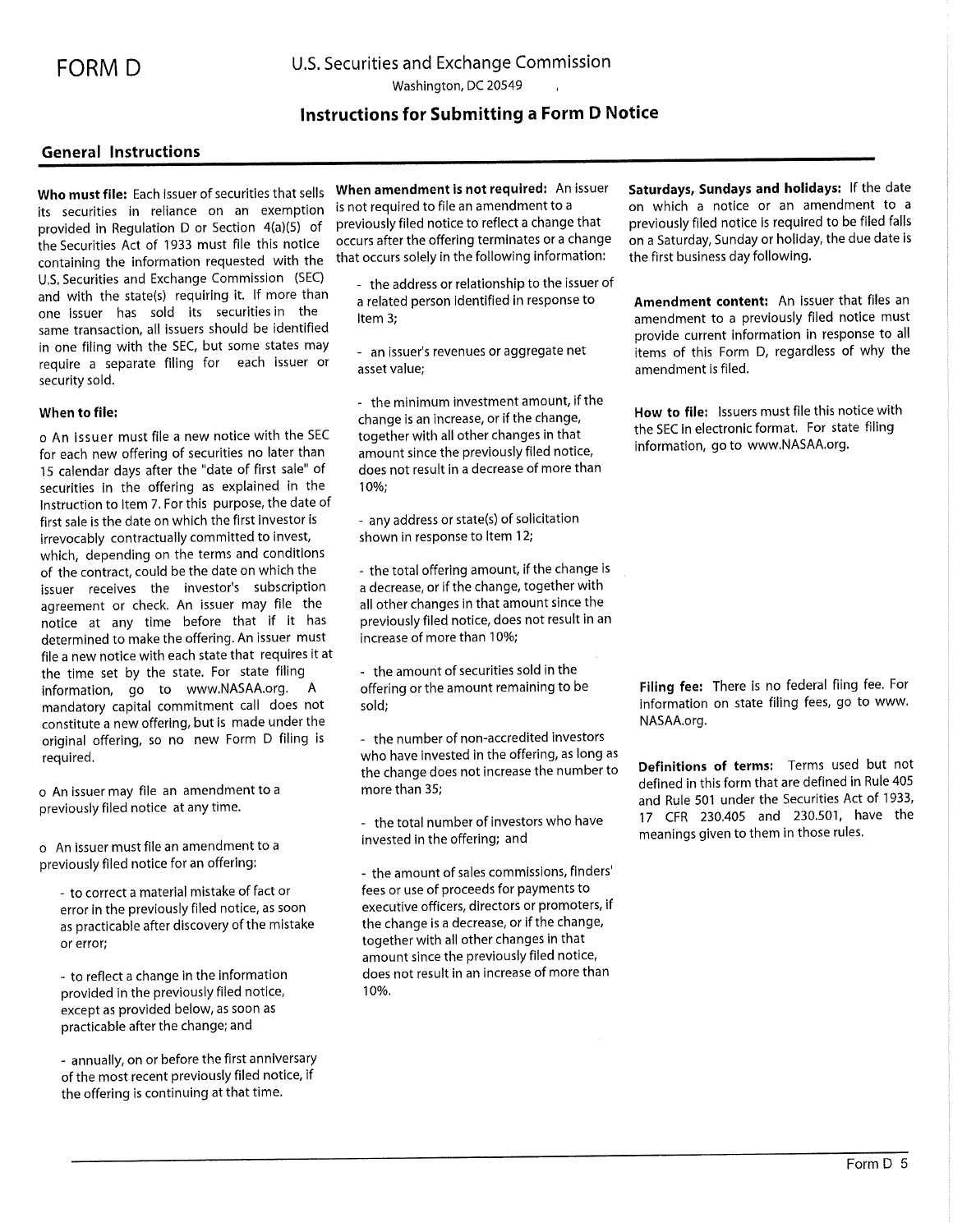#### **Item-by-Item Instructions**

**Item 1. Issuer's Identity.** Identify each legal entity issuing any securities being reported as being offered by entering its full name; any previous name used within the past five years; and its jurisdiction of incorporation or organization, type of legal entity, and year of incorporation or organization within the past five years or status as formed over five years ago or not yet formed. If more than one entity is issuing the securities, identify a primary issuer in the first fields shown on the first page of the form, checking the box provided, and identify additional issuers by attaching Items 1 and 2 continuation page(s).

**Item 2, Principal Place of Business and Contact Information.** Enter a full street address of the issuer's principal place of business. Post office box numbers and "In care of' addresses are not acceptable. Enter a contact telephone number for the issuer. If you identified more than one issuer in response to Item 1, enter the requested information for the primary issuer you identified in response to that item and, at your option, for any or all of the other issuers you identified on your Item 1 and 2 continuation page(s).

**Item 3. Related Persons.** Enter the full name and address of each person having the specified relationships with any issuer and identify each relationship:

• Each executive officer and director of the issuer and person performing similar functions (title alone is not determinative) for the issuer, such as the general and managing partners of partnerships and managing members of limited liability companies; and

• Each person who has functioned directly or indirectly as a promoter of the issuer within the past five years of the later of the first sale of securities or the date upon which the Form D filing was required to be made.

If necessary to prevent the information supplied from being misleading, also provide a clarification in the space provided.

Identify additional persons having the specified relationships by checking the box provided and attaching Item 3 continuation page(s).

**Item 4. Industry Group.** Select the issuer's industry group. If the issuer or issuers can be categorized in more than one industry group, select the industry group that most accurately reflects the use of the bulk of the proceeds of the offering. For purposes of this filing, use the ordinary dictionary and commonly understood meanings of the terms identifying the industry group.

#### **Item 5. Issuer Size.**

**• Revenue Range** (for issuers that do not specify "Hedge Fund" or "Other Investment Fund" in response to Item 4): Enter the revenue range of the issuer or of all the issuers together for the most recently completed fiscal year available, or, if not in existence for a fiscal year, revenue range to date. Domestic SEC reporting companies should state revenues in accordance with Regulation S-X under the Securities Exchange Act of 1934. Domestic non-reporting companies should state revenues in accordance with U.S. Generally Accepted Accounting Principles (GAAP). Foreign issuers should calculate revenues in U.S. dollars and state them in accordance with U.S. GAAP, home country GAAP or International Financial Reporting Standards. If the issuer(s) declines to disclose its revenue range, enter "Decline to Disclose." If the issuer's(s') business is intended to produce revenue but did not, enter "No Revenues." If the business is not intended to produce revenue (for example, the business seeks asset appreciation only), enter "Not Applicable."

**• Aggregate Net Asset Value** (for issuers that specify "Hedge Fund" or "Other Investment Fund" in response to Item 4): Enter the aggregate net asset value range of the issuer or of all the issuers together as of the most recent practicable date. If the issuer(s) declines to disclose its aggregate net asset value range, enter "Decline to Disclose."

**Item 6. Federal Exemption(s) and Exclusion(s) Claimed.** Select the provision(s) being claimed to exempt the offering and resulting sales from the federal registration requirements under the Securities Act of 1933 and, if applicable, to exclude the issuer from the definition of "investment company" under the Investment Company Act of 1940. Select "Rule 504(b)(1) (not (i), (ii) or (iii))" only if the issuer is relying on the exemption in the introductory sentence of Rule 504 for offers and sales that satisfy all the terms and conditions of Rules 501 and 502(a), (c) and (d).

**Item 7. Type of Filing.** Indicate whether the issuer is filing a new notice or an amendment to a notice that was filed previously. If this is a new notice, enter the date of the first sale of securities in the offering or indicate that the first sale has "Yet to Occur." For this purpose, the date of first sale is the date on which the first investor is irrevocably contractually committed to invest, which, depending on the terms and conditions of the contract, could be the date on which the issuer receives the investor's subscription agreement or check.

**Item 8. Duration of Offering.** Indicate whether the issuer intends the offering to last for more than one year.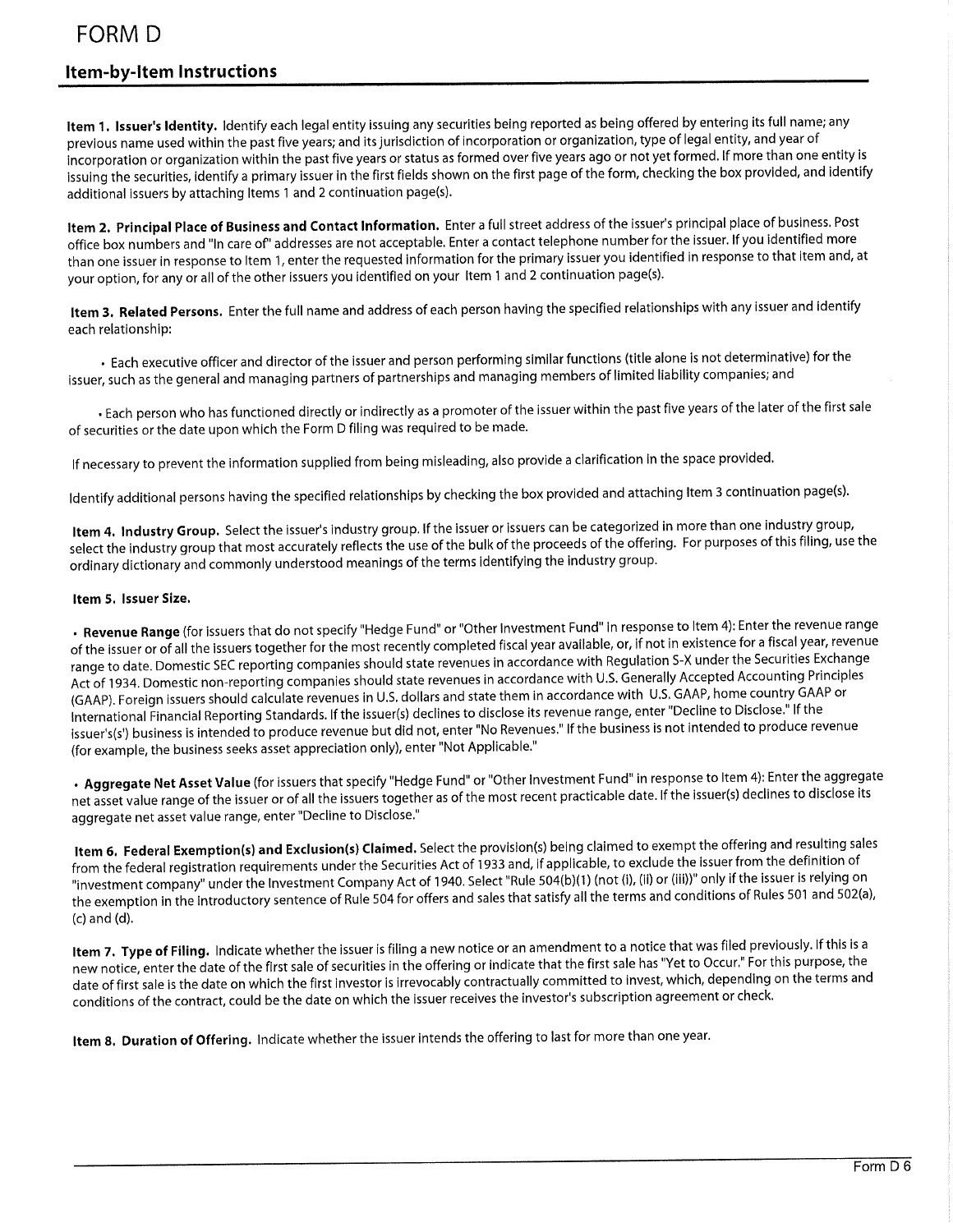Item 9. Type(s) of Securities Offered. Select the appropriate type or types of securities offered as to which this notice is filed. If the securities are debt convertible into other securities, however, select "Debt" and any other appropriate types of securities except for "Equity." For purposes of this filing, use the ordinary dictionary and commonly understood meanings of these categories. For instance, equity securities would be securities that represent proportional ownership in an issuer, such as ordinary common and preferred stock of corporations and partnership and limited liability company interests; debt securities would be securities representing money loaned to an issuer that must be repaid to the investor at a later date; pooled investment fund interests would be securities that represent ownership interests in a pooled or collective investment vehicle; tenant-in-common securities would be securities that include an undivided fractional interest in real property other than a mineral property; and mineral property securities would be securities that include an undivided interest in an oil, gas or other mineral property.

Item 10. Business Combination Transaction. Indicate whether or not the offering is being made in connection with a business combination, such as an exchange (tender) offer or a merger, acquisition, or other transaction of the type described in paragraph (a)(1), (2) or (3) of Rule 145 under the Securities Act of 1933. Do not include an exchange (tender) offer for a class of the issuer's own securities, If necessary to prevent the information supplied from being misleading, also provide a clarification in the space provided.

Item 11. Minimum Investment. Enter the minimum dollar amount of investment that will be accepted from any outside investor. If the offering provides a minimum investment amount for outside investors that can be waived, provide the lowest amount below which a waiver will not be granted. If there is no minimum investment amount, enter "O." Investors will be considered outside investors if they are not employees, officers, directors, general partners, trustees (where the issuer is a business trust), consultants, advisors or vendors of the issuer, its parents, its majority owned subsidiaries, or majority owned subsidiaries of the issuer's parent.

Item 12. Sales Compensation. Enter the requested information for each person that has been or will be paid directly or indirectly any commission or other similar compensation in cash or other consideration in connection with sales of securities in the offering, including finders, Enter the CRD number for every person identified and any broker and dealer listed that has a CRD number. CRD numbers can be found at http://brokercheck.finra.org. A person that does not have a CRD number need not obtain one in order to be listed, and must be listed when required regardless of whether the person has a CRD number. In addition, check the State(s) in which the named person has solicited or intends to solicit investors. If more than five persons to be listed are associated persons of the same broker or dealer, enter only the name of the broker or dealer, its CRD number and street address, and the State(s) in which the named person has solicited or intends to solicit investors.

Item 13. Offering and Sales Amounts, Enter the dollar amount of securities being offered under a claim of federal exemption identified in Item 6 above, Also enter the dollar amount of securities sold in the offering as of the filing date. Select the "Indefinite" box if the amount being offered is undetermined or cannot be calculated at the present time, such as if the offering includes securities to be acquired upon the exercise or exchange of other securities or property and the exercise price or exchange value is not currently known or knowable. If an amount is definite but difficult to calculate without unreasonable effort or expense, provide a good faith estimate. The total offering and sold amounts should include all cash and other consideration to be received for the securities, including cash to be paid in the future under mandatory capital commitments, In offerings for consideration other than cash, the amounts entered should be based on the issuer's good faith valuation of the consideration. If necessary to prevent the information supplied from being misleading, also provide a clarification in the space provided.

Item 14. Investors. Indicate whether securities in the offering have been or may be sold to persons who do not qualify as accredited investors as defined in Rule 501(a), 17 CFR 230.501(a), and provide the number of such investors who have already invested in the offering. In addition, regardless of whether securities in the offering have been or may be sold to persons who do not qualify as accredited investors, specify the total number of investors who already have invested.

Item 15. Sales Commission and Finders' Fees Expenses. The information on sales commissions and finders' fees expenses may be given as subject to future contingencies.

Item 16. Use of Proceeds. No additional instructions.

Signature and Submission. An individual who is a duly authorized representative of each issuer identified must sign, date and submit this notice for the issuer. The capacity in which the individual is signing should be set forth in the "Title" field underneath the individual's name,

The name of the issuer(s) on whose behalf the notice is being submitted should be set forth in the "Issuer" field beside the individual's name; if the individual is signing on behalf of all issuers submitting the notice, the word "All" may be set forth in the "Issuer" field. Attach signature continuation page(s) to have different individuals sign on behalf of different issuer(s). Enter the number of continuation pages attached and included in the filing. If no continuation pages are attached, enter "0".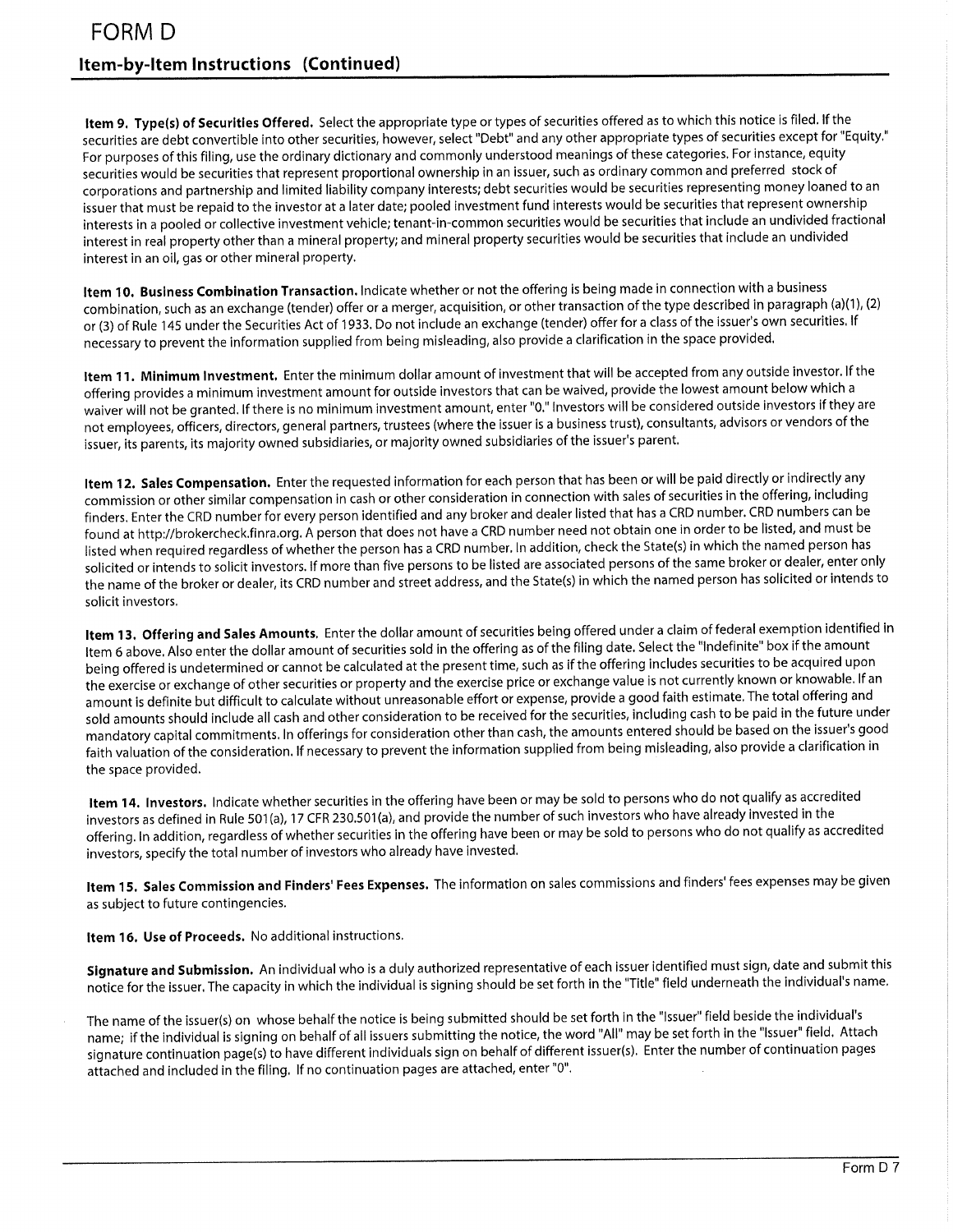Washington, DC 20549

**Items 1 and 2 Continuation Page** 

# Item 1 and 2. Issuer's Identity and Contact Information (Continued)

| Name of Issuer                                                           | Previous Name(s)<br>None                  | Entity Type (Select one)                 |
|--------------------------------------------------------------------------|-------------------------------------------|------------------------------------------|
|                                                                          |                                           | Corporation                              |
| Jurisdiction of Incorporation/Organization                               |                                           | <b>Limited Partnership</b>               |
|                                                                          |                                           | <b>Limited Liability Company</b>         |
|                                                                          |                                           | General Partnership                      |
| Year of Incorporation/Organization<br>(Select one)                       |                                           | <b>Business Trust</b><br>Other (Specify) |
| <b>Within Last Five Years</b><br>O Over Five Years Ago<br>(specify year) | Yet to Be Formed                          |                                          |
| At your option, supply separate contact information for this issuer:     |                                           |                                          |
| <b>Street Address 1</b>                                                  | <b>Street Address 2</b>                   |                                          |
|                                                                          |                                           |                                          |
| City                                                                     | State/Province/Country<br>ZIP/Postal Code | Phone No.                                |
|                                                                          |                                           |                                          |
|                                                                          |                                           |                                          |
| Name of Issuer                                                           | Previous Name(s)<br>None                  | Entity Type (Select one)                 |
|                                                                          |                                           | Corporation<br>O                         |
|                                                                          |                                           | <b>Limited Partnership</b><br>( )        |
| Jurisdiction of Incorporation/Organization                               |                                           | Limited Liability Company                |
|                                                                          |                                           | General Partnership                      |
| Year of Incorporation/Organization                                       |                                           | <b>Business Trust</b>                    |
| (Select one)<br><b>Within Last Five Years</b><br>Over Five Years Ago     | Yet to Be Formed                          | Other (Specify)                          |
| (specify year)                                                           |                                           |                                          |
| At your option, supply separate contact information for this issuer:     |                                           |                                          |
| <b>Street Address 1</b>                                                  | <b>Street Address 2</b>                   |                                          |
|                                                                          |                                           |                                          |
|                                                                          | State/Province/Country<br>ZIP/Postal Code | Phone No.                                |
| City                                                                     |                                           |                                          |
|                                                                          |                                           |                                          |
|                                                                          |                                           |                                          |
| Name of Issuer                                                           | Previous Name(s)<br>$\Box$ None           | Entity Type (Select one)                 |
|                                                                          |                                           | Corporation                              |
| Jurisdiction of Incorporation/Organization                               |                                           | Limited Partnership                      |
|                                                                          |                                           | <b>Limited Liability Company</b>         |
|                                                                          |                                           | General Partnership                      |
| Year of Incorporation/Organization                                       |                                           | <b>Business Trust</b>                    |
| (Select one)<br>Within Last Five Years<br>O Over Five Years Ago          | Yet to Be Formed<br>0                     | Other (Specify)                          |
| (specify year)                                                           |                                           |                                          |
|                                                                          |                                           |                                          |
|                                                                          |                                           |                                          |
| <b>Street Address 1</b>                                                  | <b>Street Address 2</b>                   |                                          |
|                                                                          |                                           |                                          |
| At your option, supply separate contact information for this issuer:     |                                           |                                          |
| City                                                                     | ZIP/Postal Code<br>State/Province/Country | Phone No.                                |
|                                                                          |                                           |                                          |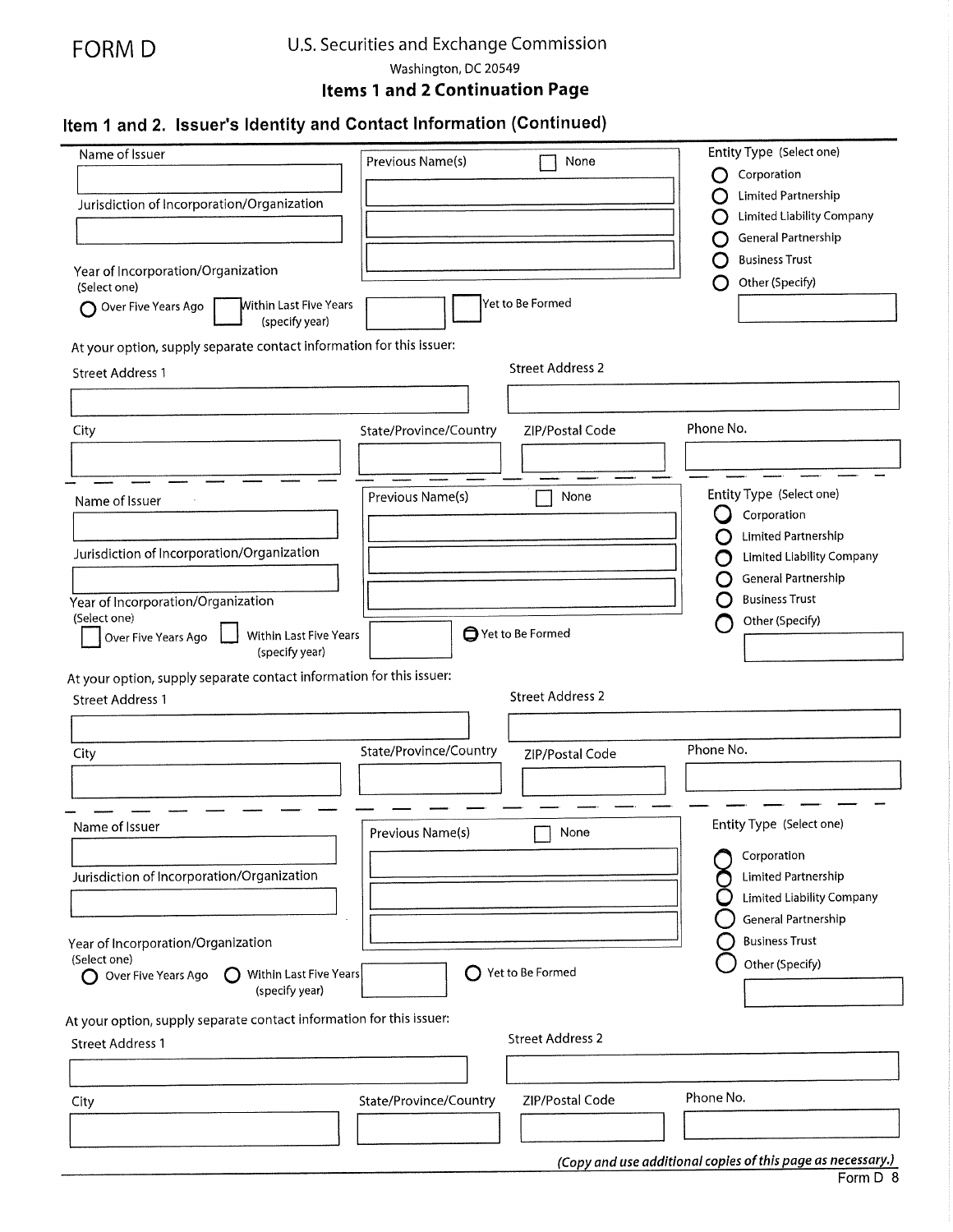

Washington, DC 20549

# **Item 3 Continuation Page**

# **Item 3. Related Persons (Continued)**

| Last Name                                    | <b>First Name</b>      |                         | Middle Name |
|----------------------------------------------|------------------------|-------------------------|-------------|
|                                              |                        |                         |             |
| <b>Street Address 1</b>                      |                        | <b>Street Address 2</b> |             |
|                                              |                        |                         |             |
| City                                         | State/Province/Country | ZIP/Postal Code         |             |
|                                              |                        |                         |             |
| <b>Executive Officer</b><br>Relationship(s): | Promoter<br>Director   |                         |             |
|                                              |                        |                         |             |
| Clarification of Response (if necessary)     |                        |                         |             |
|                                              |                        |                         |             |
| Last Name                                    | <b>First Name</b>      |                         | Middle Name |
|                                              |                        |                         |             |
| <b>Street Address 1</b>                      |                        | <b>Street Address 2</b> |             |
|                                              |                        |                         |             |
| City                                         | State/Province/Country | ZIP/Postal Code         |             |
|                                              |                        |                         |             |
| <b>Executive Officer</b><br>Relationship(s): | Promoter<br>Director   |                         |             |
| Clarification of Response (if necessary)     |                        |                         |             |
|                                              |                        |                         |             |
|                                              |                        |                         |             |
| Last Name                                    | <b>First Name</b>      |                         | Middle Name |
|                                              |                        |                         |             |
| <b>Street Address 1</b>                      |                        | <b>Street Address 2</b> |             |
|                                              |                        |                         |             |
| City                                         |                        |                         |             |
|                                              | State/Province/Country | ZIP/Postal Code         |             |
|                                              |                        |                         |             |
|                                              |                        |                         |             |
| <b>Executive Officer</b><br>Relationship(s): | Director<br>Promoter   |                         |             |
| Clarification of Response (if necessary)     |                        |                         |             |
|                                              |                        |                         |             |
| <b>Last Name</b>                             | <b>First Name</b>      |                         | Middle Name |
|                                              |                        |                         |             |
|                                              |                        | <b>Street Address 2</b> |             |
| <b>Street Address 1</b>                      |                        |                         |             |
|                                              |                        |                         |             |
| City                                         | State/Province/Country | ZIP/Postal Code         |             |
|                                              |                        |                         |             |
| <b>Executive Officer</b><br>Relationship(s): | Promoter<br>Director   |                         |             |
| Clarification of Response (if necessary)     |                        |                         |             |

 $\cdot$ 

Form D 9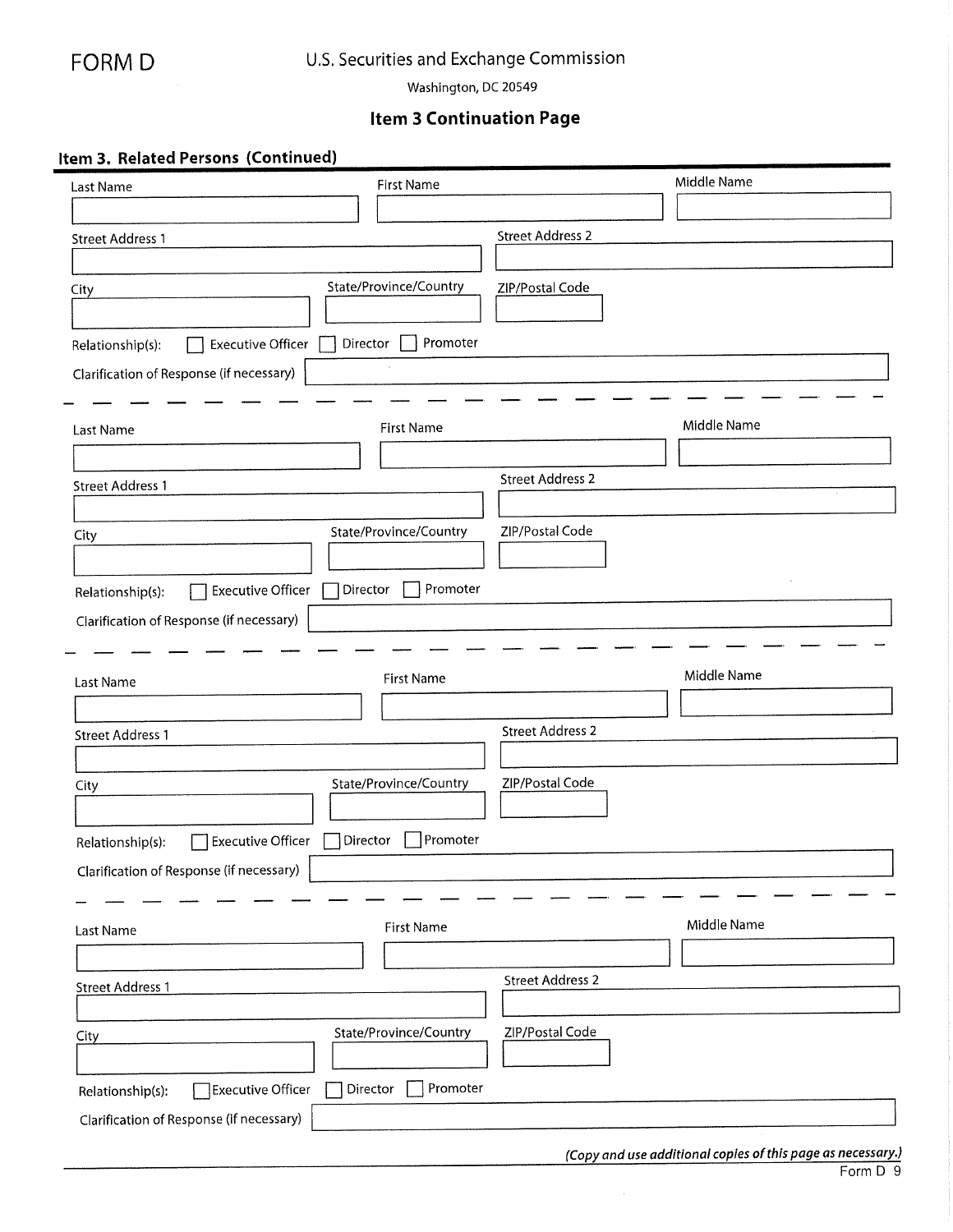Washington, DC 20549

## **Item 12 Continuation Page**

### **Item 12. Sales Compensation (Continued)**

| Recipient                                                                                                                                                                                                                                                                                       | <b>Recipient CRD Number</b><br>No CRD Number                                                                                                                                                                                                                                                                      |
|-------------------------------------------------------------------------------------------------------------------------------------------------------------------------------------------------------------------------------------------------------------------------------------------------|-------------------------------------------------------------------------------------------------------------------------------------------------------------------------------------------------------------------------------------------------------------------------------------------------------------------|
| None<br>(Associated) Broker or Dealer                                                                                                                                                                                                                                                           | (Associated) Broker or Dealer CRD Number<br>No CRD Number                                                                                                                                                                                                                                                         |
| <b>Street Address 1</b>                                                                                                                                                                                                                                                                         | <b>Street Address 2</b>                                                                                                                                                                                                                                                                                           |
| State/Province/Country<br>City                                                                                                                                                                                                                                                                  | ZIP/Postal Code                                                                                                                                                                                                                                                                                                   |
| Foreign/Non-US<br><b>All States</b><br><b>States of Solicitation</b><br>CO<br>CA<br><b>AR</b><br>AZ<br>AK<br><b>AL</b><br>KS<br>KY<br>LA<br>IA<br>IL<br>IN<br><b>NM</b><br><b>NJ</b><br><b>NV</b><br><b>NH</b><br>MT<br><b>NE</b><br>UT<br><b>TX</b><br><b>TN</b><br>SD<br>SC<br>R <sub>l</sub> | ID<br>H <sub>l</sub><br>GA<br>DC<br>FL<br>DE<br>CT<br><b>MS</b><br><b>MO</b><br><b>MN</b><br>MI<br>MA<br><b>MD</b><br><b>ME</b><br>OR<br>PA<br>OK<br>OH<br><b>ND</b><br><b>NY</b><br><b>NC</b><br>PR<br><b>WY</b><br>WI<br>WV<br>WA<br>VA<br>VT                                                                   |
| Recipient<br>None<br>(Associated) Broker or Dealer                                                                                                                                                                                                                                              | Recipient CRD Number<br>No CRD Number<br>(Associated) Broker or Dealer CRD Number<br>No CRD Number                                                                                                                                                                                                                |
| <b>Street Address 1</b>                                                                                                                                                                                                                                                                         | <b>Street Address 2</b>                                                                                                                                                                                                                                                                                           |
| State/Province/Country<br>City                                                                                                                                                                                                                                                                  | ZIP/Postal Code                                                                                                                                                                                                                                                                                                   |
| Foreign/Non-US<br>All States<br><b>States of Solicitation</b><br>CO<br>CA<br>AR<br>AK<br>$\Box$ AZ<br>AL<br>T LA<br>KY<br>KS<br>IA<br>IL<br>IN<br><b>NM</b><br>N<br><b>NH</b><br><b>NE</b><br><b>NV</b><br>MT<br>UT<br>TX<br>TN<br>SC<br>SD<br>R <sub>1</sub><br>$\mathbf{J}$                   | םו ∏<br>H <sub>l</sub><br><b>GA</b><br>DC<br>FL.<br>DE<br>CT<br>$\Box$<br>11<br><b>MO</b><br><b>MS</b><br>MN<br>ME<br><b>MD</b><br>MA<br>MI<br>PA<br>OR<br>OK<br>OH<br><b>NC</b><br><b>ND</b><br>$\Box$<br><b>NY</b><br>WY<br>PR<br>$\Box$<br>$\Box$ WI<br>WV<br><b>WA</b><br>VT<br>VA<br>$\sim$<br>$\mathcal{L}$ |

(Copy and use additional copies of this page as necessary.)